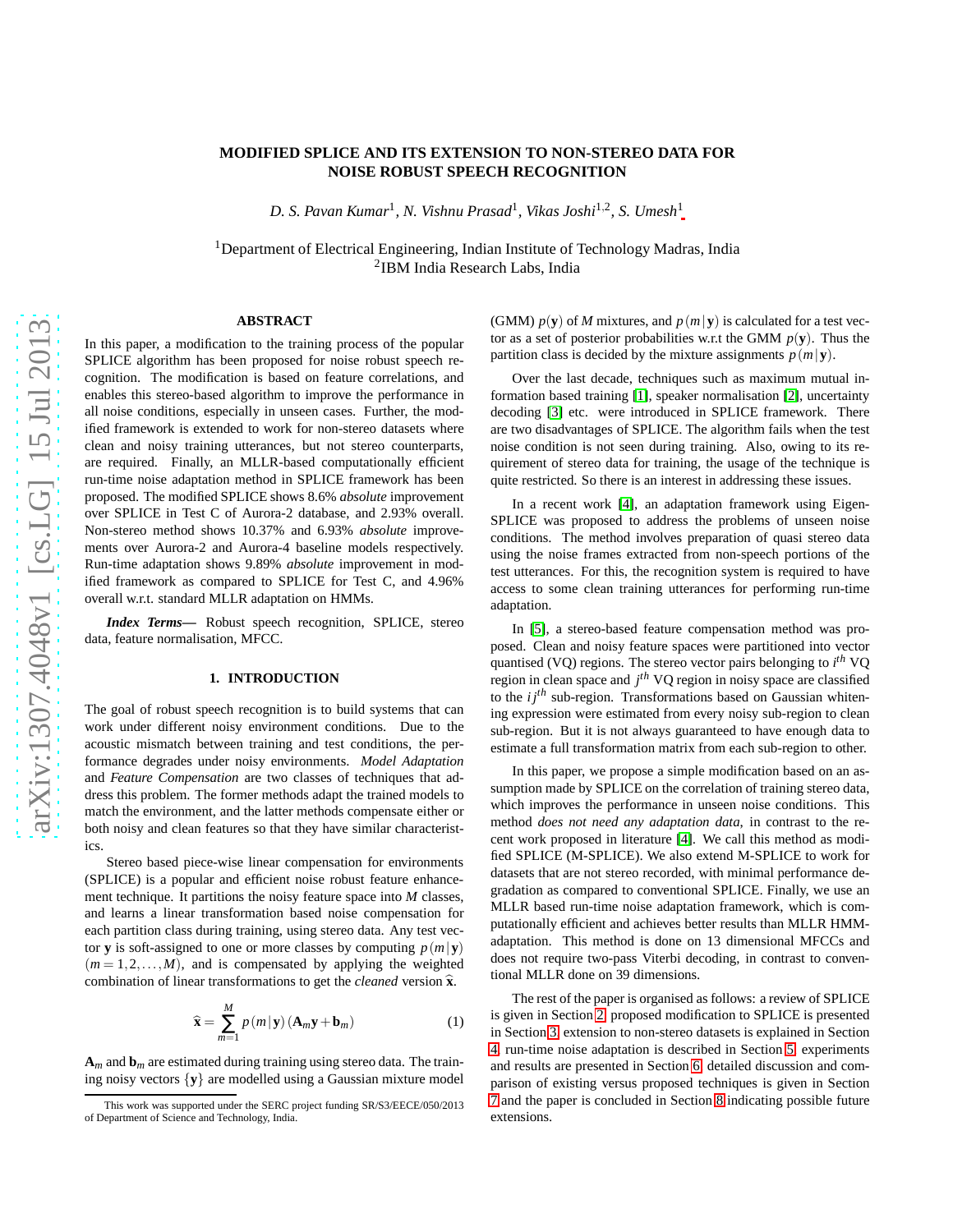# **2. REVIEW OF SPLICE**

<span id="page-1-0"></span>As discussed in the introduction, SPLICE algorithm makes the following two assumptions:

1. The noisy features {**y**} follow a Gaussian mixture density of *M* modes

$$
p(\mathbf{y}) = \sum_{m=1}^{M} P(m) p(\mathbf{y} | m) = \sum_{m=1}^{M} \pi_m \mathcal{N} (\mathbf{y}; \mu_{y,m}, \Sigma_{y,m})
$$
 (2)

2. The conditional density  $p(\mathbf{x}|\mathbf{y},m)$  is the Gaussian

$$
p(\mathbf{x}|\mathbf{y},m) \sim \mathcal{N}(\mathbf{x};\mathbf{A}_m\mathbf{y}+\mathbf{b}_m,\Sigma_{x,m})
$$
 (3)

where {**x**} are the clean features.

Thus,  $A_m$  and  $b_m$  parameterise the mixture specific linear transformations on the noisy vector **y**. Here **y** and *m* are independent variables, and **x** is dependent on them. Estimate of the *cleaned* feature  $\hat{\mathbf{x}}$  can be obtained in MMSE framework as shown in Eq. [\(1\)](#page-0-0).

The derivation of SPLICE transformations is briefly discussed next. Let  $\mathbf{W}_m = \begin{bmatrix} \mathbf{b}_m & \mathbf{A}_m \end{bmatrix}$  and  $\mathbf{y}' = \begin{bmatrix} 1 & \mathbf{y}^T \end{bmatrix}^T$ . Using *N* independent pairs of stereo training features  $\{(\mathbf{x}_n, \mathbf{y}_n)\}\$  and maximising the joint log-likelihood

$$
\mathcal{L} = \sum_{n=1}^{N} \log p(\mathbf{x}_n, \mathbf{y}_n) = \sum_{n=1}^{N} \sum_{m=1}^{M} \log \left[ p(\mathbf{x}_n | \mathbf{y}_n, m) p(\mathbf{y}_n | m) P(m) \right]
$$
\n(4)

yields

<span id="page-1-2"></span>
$$
\mathbf{W}_m = \left[ \sum_{n=1}^N p\left( m \, | \, \mathbf{y}_n \right) \mathbf{x}_n \mathbf{y}_n^{\prime T} \right] \left[ \sum_{n=1}^N p\left( m \, | \, \mathbf{y}_n \right) \mathbf{y}_n^{\prime} \mathbf{y}_n^{\prime T} \right]^{-1} \tag{5}
$$

Alternatively, sub-optimal update rules of separately estimating  **and**  $**A**<sub>m</sub>$  **can be derived by initially assuming**  $**A**<sub>m</sub>$  **to be identity** matrix while estimating  $\mathbf{b}_m$ , and then using this  $\mathbf{b}_m$  to estimate  $\mathbf{A}_m$ .

A perfect correlation between **x** and **y** is assumed, and the following approximation is used in deriving Eq. [\(5\)](#page-1-2) [\[6\]](#page-5-7).

<span id="page-1-6"></span>
$$
p(m|\mathbf{x}_n, \mathbf{y}_n) \approx p(m|\mathbf{x}_n) \approx p(m|\mathbf{y}_n)
$$
 (6)

Given mixture index *m*, Eq. [\(5\)](#page-1-2) can be shown to give the MMSE estimator of  $\hat{\mathbf{x}}_m = \mathbf{A}_m \mathbf{y} + \mathbf{b}_m$  [\[7\]](#page-5-8), given by

<span id="page-1-5"></span>
$$
\widehat{\mathbf{x}}_m = \mu_{x,m} + \Sigma_{xy,m} \Sigma_{y,m}^{-1} \left( \mathbf{y} - \mu_{y,m} \right)
$$
 (7)

where

<span id="page-1-3"></span>
$$
\mu_{x,m} = \frac{\sum\limits_{n=1}^{N} p(m|\mathbf{y}_n) \mathbf{x}_n}{\sum\limits_{n=1}^{N} p(m|\mathbf{y}_n)}, \quad \mu_{y,m} = \frac{\sum\limits_{n=1}^{N} p(m|\mathbf{y}_n) \mathbf{y}_n}{\sum\limits_{n=1}^{N} p(m|\mathbf{y}_n)}
$$
(8)

<span id="page-1-4"></span>
$$
\Sigma_{xy,m} = \frac{\sum\limits_{n=1}^{N} p(m|\mathbf{y}_n) \mathbf{x}_n \mathbf{y}_n^T}{\sum\limits_{n=1}^{N} p(m|\mathbf{y}_n)} , \ \Sigma_{y,m} = \frac{\sum\limits_{n=1}^{N} p(m|\mathbf{y}_n) \mathbf{y}_n \mathbf{y}_n^T}{\sum\limits_{n=1}^{N} p(m|\mathbf{y}_n)}
$$
(9)

i.e., the alignments  $p(m|\mathbf{y}_n)$  are being used in place of  $p(m|\mathbf{x}_n)$  and  $p(m|\mathbf{x}_n, \mathbf{y}_n)$  in Eqs. [\(8\)](#page-1-3) and [\(9\)](#page-1-4) respectively. Thus from [\(7\)](#page-1-5),

<span id="page-1-7"></span>
$$
\mathbf{A}_m = \Sigma_{xy,m} \Sigma_{y,m}^{-1} \tag{10}
$$

<span id="page-1-10"></span>
$$
\mathbf{b}_m = \mu_{x,m} - \mathbf{A}_m \mu_{y,m} \tag{11}
$$

To reduce the number of parameters, a simplified model with only bias  $\mathbf{b}_m$  is proposed in literature [\[7\]](#page-5-8).

A diagonal version of Eq. [\(7\)](#page-1-5) can be written as

<span id="page-1-8"></span>
$$
\widehat{x}_c = \mu_{x,c} + \frac{\sigma_{xy,c}^2}{\sigma_{y,c}^2} (y - \mu_{y,c})
$$
\n(12)

where *c* runs along all components of the features and all mixtures. Since this method does not capture all the correlations, it suffers from performance degradation. This shows that noise has significant effect on feature correlations.

### <span id="page-1-1"></span>**3. PROPOSED MODIFICATION TO SPLICE**

SPLICE assumes that a perfect correlation exists between clean and noisy stereo features (Eq. [\(6\)](#page-1-6)), which makes the implementation simple [\[6\]](#page-5-7). But, the actual feature correlations  $\Sigma_{xy,m}$  are used to train SPLICE parameters, as seen in Eq. [\(10\)](#page-1-7). Instead, if the training process also assumes perfect correlation and eliminates the term Σ*xy*,*<sup>m</sup>* during parameter estimation, it complies with the assumptions and gives improved performance. This simple modification can be done as follows:

Eq. [\(12\)](#page-1-8) can be rewritten as

$$
\frac{\widehat{x} - \mu_x}{\sigma_x} = \frac{\sigma_{xy}^2}{\sigma_x \sigma_y} \left( \frac{y - \mu_y}{\sigma_y} \right) = \rho \left( \frac{y - \mu_y}{\sigma_y} \right)
$$

where  $\rho = \frac{\sigma_{xy}^2}{\sigma_x \sigma_y}$  is the correlation coefficient. A perfect correlation implies  $\rho = 1$ . Since Eq. [\(6\)](#page-1-6) makes this assumption, we enforce it in the above equation and obtain

$$
\widehat{x}_c = \mu_{x,c} + \frac{\sigma_{x,c}}{\sigma_{y,c}} (y - \mu_{y,c})
$$

Similarly, for multidimensional case, the matrix  $\sum_{x,m}^{-\frac{1}{2}} \sum_{xy,m} \sum_{y,m}^{-\frac{1}{2}}$ should be enforced to be identity as per the assumption. Thus, we obtain

$$
\widehat{\mathbf{x}}_m = \mu_{x,m} + \Sigma_{x,m}^{\frac{1}{2}} \Sigma_{y,m}^{-\frac{1}{2}} \left( \mathbf{y} - \mu_{y,m} \right)
$$
(13)

Hence M-SPLICE and its updates are defined as

$$
\widehat{\mathbf{x}} = \sum_{m=1}^{M} p(m|\mathbf{y}) (\mathbf{C}_m \mathbf{y} + \mathbf{d}_m)
$$
 (14)

<span id="page-1-9"></span>
$$
C_m = \sum_{x,m}^{\frac{1}{2}} \sum_{y,m}^{-\frac{1}{2}} \tag{15}
$$

<span id="page-1-11"></span>
$$
\mathbf{d}_m = \mu_{x,m} - \mathbf{C}_m \mu_{y,m} \tag{16}
$$

All the assumptions of conventional SPLICE are valid for M-SPLICE. Comparing both the methods, it can be seen from Eqs. [\(7\)](#page-1-5) and [\(15\)](#page-1-9) that while  $A_m$  is obtained using MMSE estimation framework, **C***m* is based on whitening expression. Also, **A***m* involves cross-covariance term  $\Sigma_{xy,m}$ , whereas  $C_m$  does not. The bias terms are computed in the same manner, using their respective transformation matrices, as seen in Eqs. [\(11\)](#page-1-10) and [\(16\)](#page-1-11). More analysis on M-SPLICE is given in Section [4.1.](#page-2-1)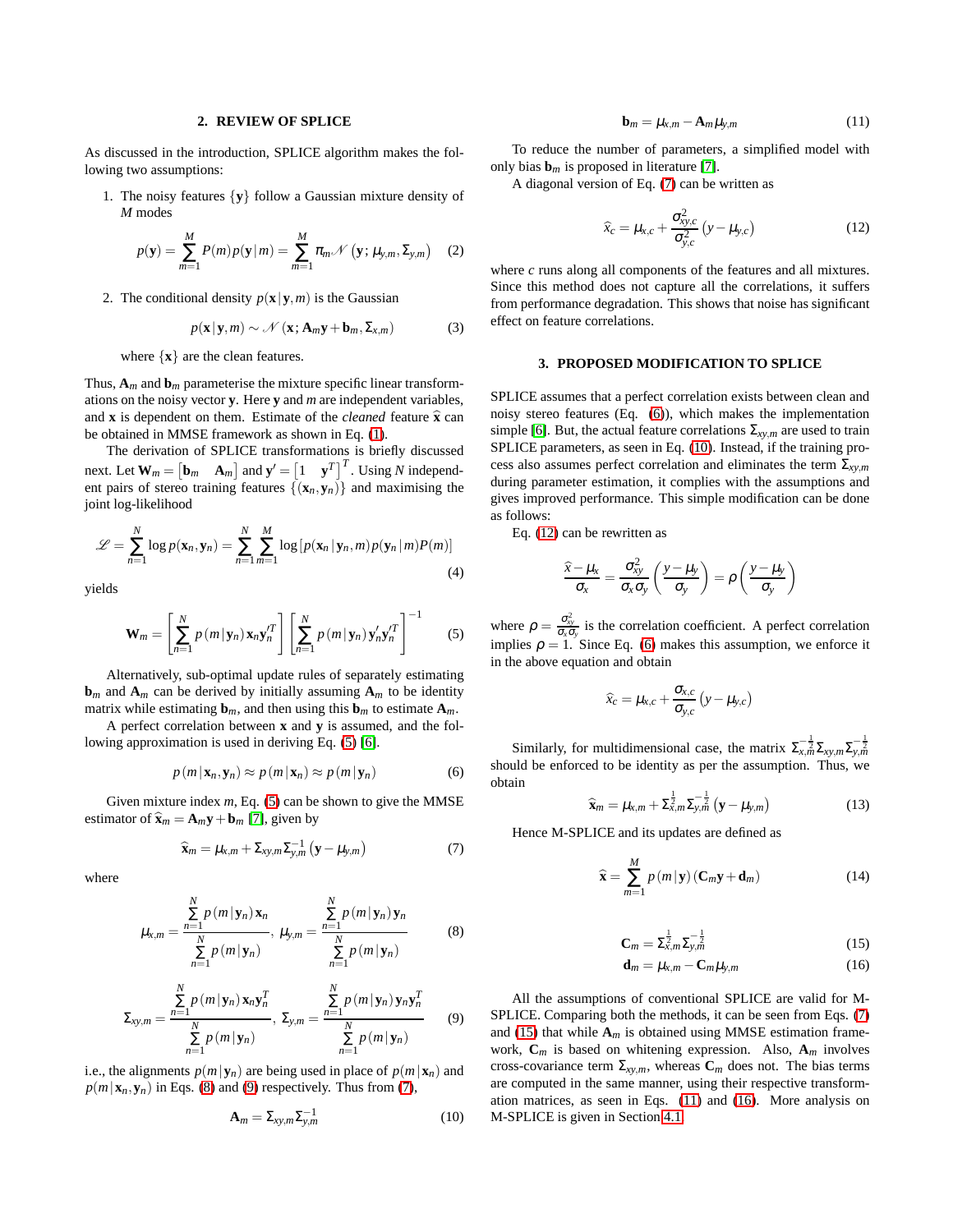<span id="page-2-2"></span>

**Fig. 1**: Estimation of piecewise linear transformations

### **3.1. Training**

The estimation procedure of M-SPLICE transformations is shown in Figure [1a.](#page-2-2) The steps are summarised as follows:

- [1](#page-2-3). Build noisy GMM<sup>1</sup>  $p(y)$  using noisy features  $\{y_n\}$  of stereo data. This gives  $\mu_{y,m}$  and  $\Sigma_{y,m}$ .
- 2. For every noise frame  $y_n$ , compute the alignment w.r.t. the noisy GMM, i.e.,  $p(m|\mathbf{y}_n)$ .
- 3. Using the alignments of stereo counterparts, compute the means  $\mu_{x,m}$  and covariance matrices  $\Sigma_{x,m}$  of each clean mixture from clean data  $\{x_n\}$ .
- 4. Compute  $C_m$  and  $d_m$  using Eq. [\(15\)](#page-1-9) and [\(16\)](#page-1-11).

### <span id="page-2-5"></span>**3.2. Testing**

Testing process of M-SPLICE is exactly same as that of conventional SPLICE, and is summarised as follows:

- 1. For each test vector **y**, compute the alignment w.r.t. the noisy GMM, i.e., *p*(*m*|**y**).
- 2. Compute the cleaned version as:

$$
\widehat{\mathbf{x}} = \sum_{m=1}^{M} p(m|\mathbf{y}) (\mathbf{C}_m \mathbf{y} + \mathbf{d}_m)
$$

### **4. NON-STEREO EXTENSION**

<span id="page-2-0"></span>In this section, we motivate how M-SPLICE can be extended to datasets which are not stereo recorded. However some noisy training utterances, which are not necessarily the stereo counterparts of the clean data, are required.

### <span id="page-2-1"></span>**4.1. Motivation**

Consider a stereo dataset of *N* training frames  $(\mathbf{x}_n, \mathbf{y}_n)$ . Suppose two *M* mixture GMMs  $p(x)$  and  $p(y)$  are independently built using  ${x_n}$  and  ${y_n}$  respectively, and each data point is hard-clustered to the mixture giving the highest probability. We are interested in analysing a matrix  $V_{M \times M}$ , built as

$$
\mathbf{V}_{ij} = \sum_{n=1}^{N} \mathbb{1} \left( \mathbf{x}_n \in i, \mathbf{y}_n \in j \right)
$$

<span id="page-2-4"></span>where  $\mathbb{1}(x)$  is indicator function. In other words, while parsing the stereo training data, when a stereo pair with clean part belonging to  $i<sup>th</sup>$  clean mixture and noisy part to  $j<sup>th</sup>$  noisy mixture is encountered, the  $i j<sup>th</sup>$  element of the matrix is incremented by unity. Thus each  $i j<sup>th</sup>$ element of the matrix denotes the number of stereo pairs belong to the  $i^{th}$  clean  $-i^{th}$  noisy mixture-pair. When data are soft assigned to all the mixtures, the matrix can instead be built as:

$$
\mathbf{V}_{ij} = \sum_{n=1}^{N} p(i|\mathbf{x}_n)p(j|\mathbf{y}_n)
$$

Figure [2a](#page-3-1) visualises such a matrix built using Aurora-2 stereo training data using 128 mixture models. A dark spot in the plot represents a higher data count, and a bulk of stereo data points do belong to that mixture-pair.

In conventional SPLICE and M-SPLICE, only the noisy GMM  $p(\mathbf{y})$  is built, and not  $p(\mathbf{x})$ .  $p(m|\mathbf{y}_n)$  are computed for every noisy frame, and the same alignments are assumed for the clean frames  $\{ {\bf x}_n \}$  while computing  $\mu_{x,m}$  and  $\Sigma_{x,m}$ . Hence  $\mu_{x,m}$ ,  $\Sigma_{x,m}$  and  $p(m|{\bf y})$ can be considered as the parameters of a clean hypothetical GMM  $p(\mathbf{x})$ . Now, given these GMMs  $p(\mathbf{y})$  and  $p(\mathbf{x})$ , the matrix **V** can be constructed, which is visualised in Figure [\(2b\)](#page-3-2). Since the alignments are same, and *i th* clean mixture corresponds to the *i th* noisy mixture, a diagonal pattern can be seen.

Thus, under the assumption of Eq. [\(6\)](#page-1-6), conventional SPLICE and M-SPLICE are able to estimate transforms from *i th* noisy mixture to exactly *i th* clean mixture by maintaining the mixturecorrespondence.

When stereo data is not available, such exact mixture correspondence do not exist. Figure [2a](#page-3-1) makes this fact evident, since stereo property was not used while building the two independent GMMs. However, a sparse structure can be seen, which suggests that for most noisy mixtures *j*, there exists a unique clean mixture *i* <sup>∗</sup> having highest mixture-correspondence. This property can be exploited to estimate piecewise linear transformations from every mixture *j* of  $p(\mathbf{y})$  to a single mixture *i*<sup>\*</sup> of  $p(\mathbf{x})$ , ignoring all other mixtures  $i \neq i^*$ . This is the basis for the proposed extension to non-stereo data.

### **4.2. Implementation**

In the absence of stereo data, our approach is to build two separate GMMs viz., clean and noisy during training, such that there exists mixture-to-mixture correspondence between them, as close to Fig. [2b](#page-3-2) as possible. Then whitening based transforms can be estimated from each noisy mixture to its corresponding clean mixture. This

<span id="page-2-3"></span><sup>&</sup>lt;sup>1</sup>We use the term *noisy mixture* to denote a Gaussian mixture built using noisy data. Similar meanings apply to *clean mixture*, *noisy GMM* and *clean GMM*.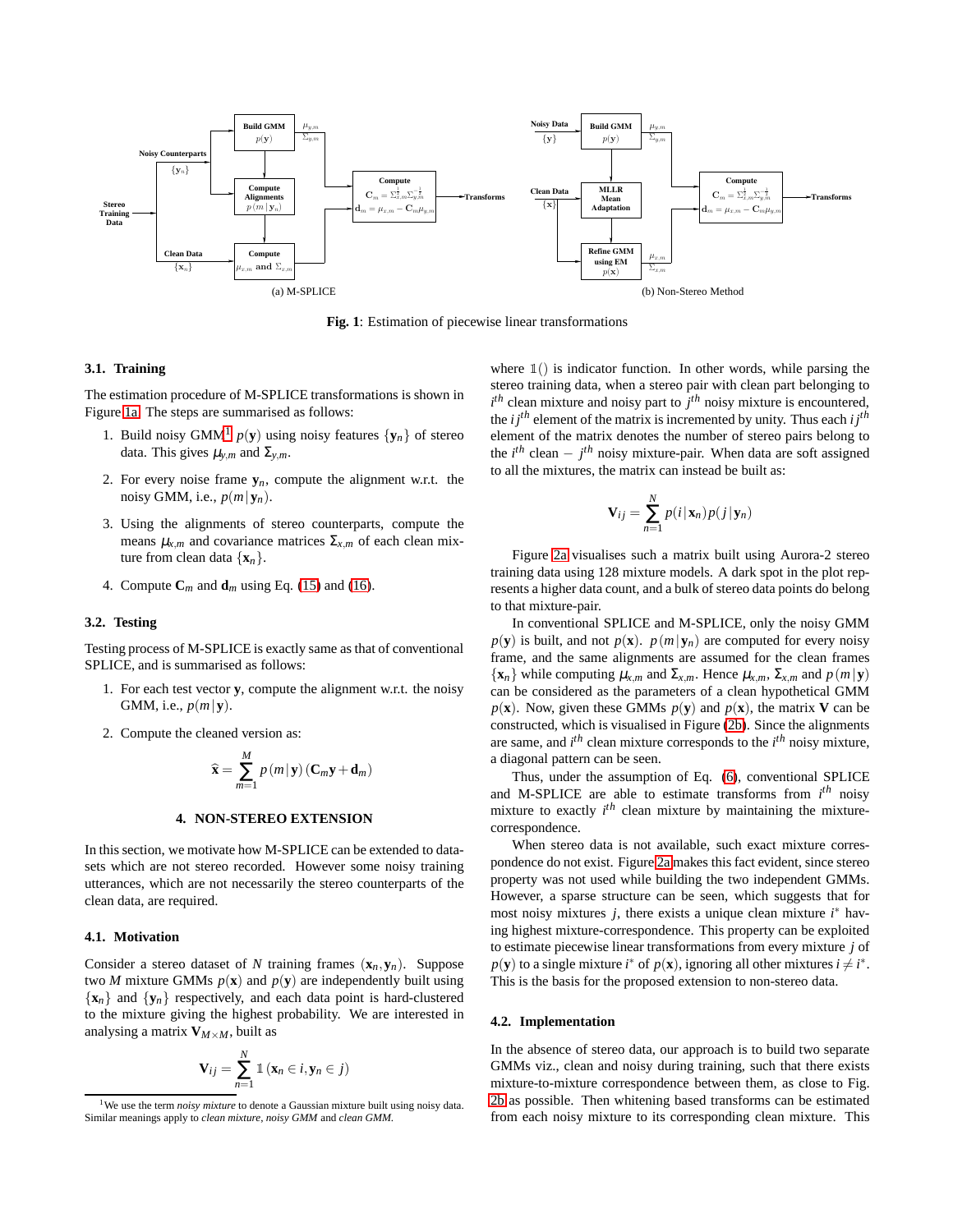

<span id="page-3-2"></span>**Fig. 2**: Mixture assignment distribution plots for Aurora-2 stereo training data

<span id="page-3-1"></span>sort of extension is not obvious in the conventional SPLICE framework, since it is not straight-forward to compute the cross-covariance terms  $\Sigma_{xy,m}$  without using stereo data. Also, M-SPLICE is expected to work better than SPLICE due to its advantages described earlier.

The training approach of two mixture-corresponded GMMs is as follows:

- 1. After building the noisy GMM  $p(y)$ , it is mean adapted by estimating a global MLLR transformation using clean training data. The transformed GMM has the same covariances and weights, and only means are altered to match the clean data. By this process, the mixture correspondences are not lost.
- 2. However, the transformed GMM need not model the clean data accurately. So a few steps of expectation maximisation (EM) are performed using clean training data, initialising with the transformed GMM. This adjusts all the parameters and gives a more accurate representation of the clean GMM *p*(**x**).

Now, the matrix **V** obtained through this method using Aurora-2 training data is visualised in Figure [2c.](#page-3-3) It can be noted that no stereo information has been used while obtaining  $p(\mathbf{x})$ , following the above mentioned steps, from  $p(y)$ . It can be observed that a diagonal pattern is retained, as in the case of M-SPLICE, though there are some outliers. Since stereo information is not used, only comparable performances can be achieved. Figure [1b](#page-2-4) shows the block diagram of estimating transformations of non-stereo method. The steps are summarised as follows:

- 1. Build noisy GMM  $p(y)$  using noisy features  $\{y\}$ . This gives  $\mu_{v,m}$  and  $\Sigma_{v,m}$ .
- 2. Adapt the means of noisy GMM  $p(y)$  to clean data  $\{x\}$  using global MLLR transformation.
- 3. Perform at least three EM iterations to refine the adapted GMM using clean data. This gives  $p(\mathbf{x})$ , thus  $\mu_{x,m}$  and  $\Sigma_{x,m}$ .
- 4. Compute  $C_m$  and  $d_m$  using Eq. [\(15\)](#page-1-9) and [\(16\)](#page-1-11).

<span id="page-3-0"></span>The testing process is exactly same as that of M-SPLICE, as explained in Section [3.2.](#page-2-5)

# **5. ADDITIONAL RUN-TIME ADAPTATION**

To improve the performance of the proposed methods during runtime, GMM adaptation to the test condition can be done in both conventional SPLICE and M-SPLICE frameworks in a simple manner. <span id="page-3-3"></span>Conventional MLLR adaptation on HMMs involves two-pass recognition, where the transformation matrices are estimated using the alignments obtained through first pass Viterbi-decoded output, and a final recognition is performed using the transformed models.

MLLR adaptation can be used to adapt GMMs in the context of SPLICE and M-SPLICE as follows:

1. Adapt the noisy GMM through a global MLLR mean transformation

$$
\mu_{y,m}^{(a)} \leftarrow \mu_{y,m}
$$

2. Now, adjust the bias term in conventional SPLICE or M-SPLICE as

<span id="page-3-4"></span>
$$
\mathbf{d}_m^{(a)} = \mu_{x,m} - \mathbf{C}_m \mu_{y,m}^{(a)}
$$
(17)

This method involves only simple calculation of alignments of the test data w.r.t. the noisy GMM, and doesn't need Viterbi decoding. Clean mixture means  $\mu_{x,m}$  computed during training need to be stored. A separate global MLLR mean transform can be estimated using test utterances belonging to each noise condition. The steps for testing process for run-time compensation are summarised as follows:

- 1. For all test vectors {**y**} belonging to a particular environment, compute the alignments w.r.t. the noisy GMM, i.e.,  $p(m|\mathbf{y})$ .
- 2. Estimate a global MLLR mean transformation using {**y**}, maximising the likelihood w.r.t.  $p(\mathbf{y})$ .
- 3. Compute the adapted noisy GMM  $p^{(a)}(y)$  using the estimated MLLR transform. Only the means  $\mu_{y,m}$  of the noisy GMM would have been adapted as  $\mu_{y,m}^{(a)}$ .
- 4. Using Eq. [\(17\)](#page-3-4), recompute the bias term of SPLICE or M-SPLICE.
- 5. Compute the cleaned test vectors as

$$
\widehat{\mathbf{x}} = \sum_{m=1}^{M} p(m|\mathbf{y}) \left( \mathbf{C}_m \mathbf{y} + \mathbf{d}_m^{(a)} \right)
$$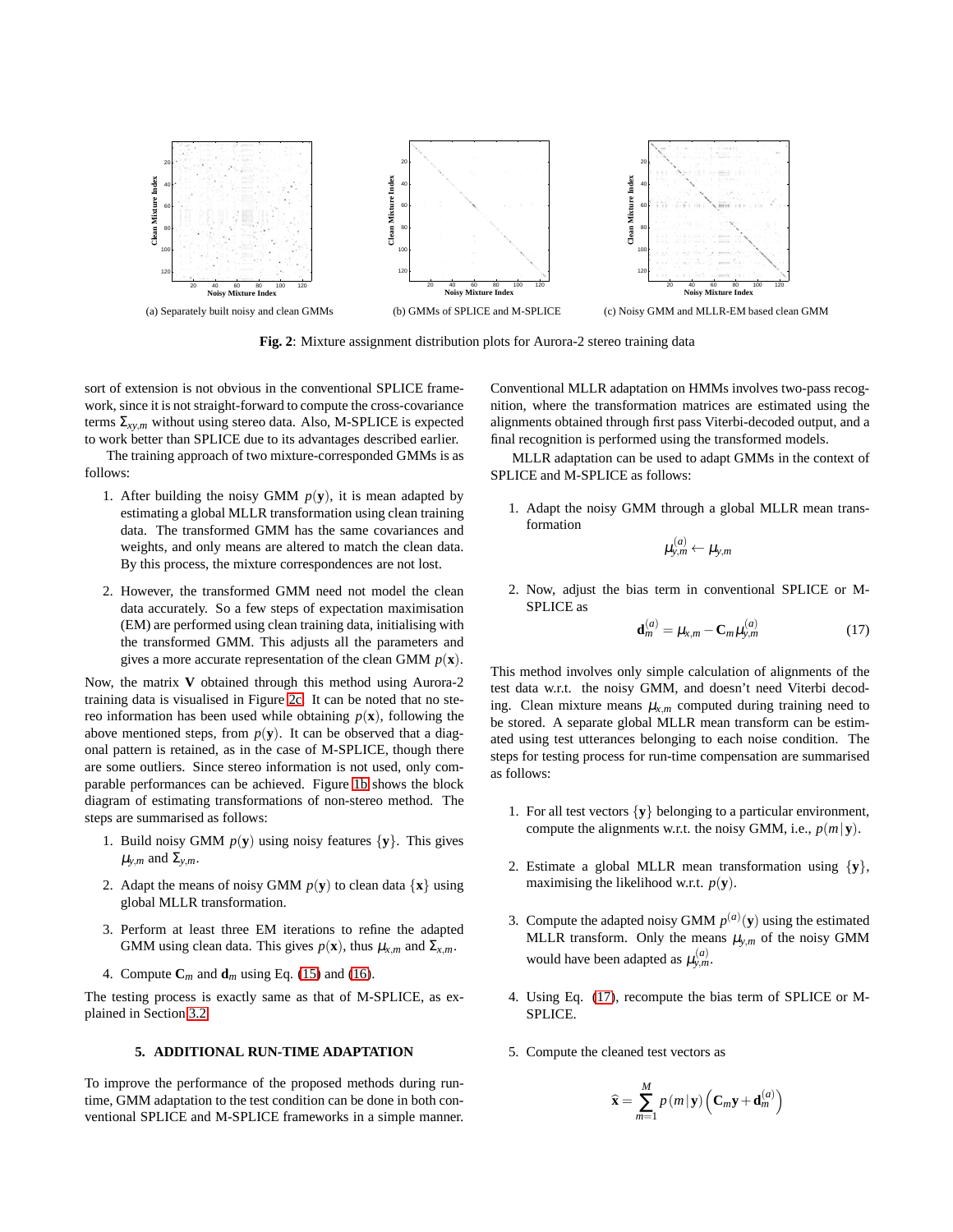# <span id="page-4-2"></span>**Table 1**: Results on Aurora-2 Database

<span id="page-4-1"></span>

|                       |                 |               | (a) Comparison of SPLICE, M-SPLICE and non-stereo methods |                                        | (b) Comparison of adaptation methods |                                                    |                                                    |                                                               |  |  |
|-----------------------|-----------------|---------------|-----------------------------------------------------------|----------------------------------------|--------------------------------------|----------------------------------------------------|----------------------------------------------------|---------------------------------------------------------------|--|--|
| <b>Noise</b><br>Level | <b>Baseline</b> | <b>SPLICE</b> | <b>M-SPLICE</b>                                           | Non-<br><b>Stereo</b><br><b>Method</b> | <b>MLLR</b><br>(39)                  | $SPLICE +$<br><b>Run-time</b><br><b>Adaptation</b> | <b>M-SPLICE</b><br>+ Run-time<br><b>Adaptation</b> | <b>Non-Stereo Method</b><br>$+$ Run-time<br><b>Adaptation</b> |  |  |
| Clean                 | 99.25           | 98.97         | 99.01                                                     | 99.08                                  | 99.28                                | 99.05                                              | 99.02                                              | 99.08                                                         |  |  |
| <b>SNR 20</b>         | 97.35           | 97.84         | 97.92                                                     | 97.68                                  | 98.33                                | 97.96                                              | 98.18                                              | 97.77                                                         |  |  |
| <b>SNR 15</b>         | 93.43           | 95.81         | 96.10                                                     | 95.15                                  | 96.82                                | 96.21                                              | 96.87                                              | 95.47                                                         |  |  |
| <b>SNR 10</b>         | 80.62           | 89.48         | 91.03                                                     | 87.37                                  | 91.88                                | 90.61                                              | 93.10                                              | 88.80                                                         |  |  |
| SNR 5                 | 51.87           | 72.71         | 77.59                                                     | 68.49                                  | 73.88                                | 75.05                                              | 82.00                                              | 72.36                                                         |  |  |
| SNR 0                 | 24.30           | 42.85         | 50.72                                                     | 39.00                                  | 41.94                                | 46.27                                              | 57.51                                              | 44.98                                                         |  |  |
| $SNR - 5$             | 12.03           | 18.52         | 22.27                                                     | 16.73                                  | 18.71                                | 20.10                                              | 27.32                                              | 20.43                                                         |  |  |
| Test A                | 67.45           | 81.39         | 83.47                                                     | 77.44                                  | 79.31                                | 82.45                                              | 86.47                                              | 80.12                                                         |  |  |
| Test B                | 72.26           | 83.24         | 84.18                                                     | 79.63                                  | 82.55                                | 84.09                                              | 85.91                                              | 81.67                                                         |  |  |
| Test C                | 68.14           | 69.42         | 78.06                                                     | 73.54                                  | 79.14                                | 73.01                                              | 82.90                                              | 75.79                                                         |  |  |
| Overall               | 69.51           | 79.74         | 82.67                                                     | 77.54                                  | 80.57                                | 81.22                                              | 85.53                                              | 79.88                                                         |  |  |

**Table 2**: Results on Aurora-4 Database

<span id="page-4-3"></span>

|                   |         | Clean     | Car        | Babble | Street | Restaurant | Airport | <b>Station</b> | Average |
|-------------------|---------|-----------|------------|--------|--------|------------|---------|----------------|---------|
| <b>Baseline</b>   | Mic-1   | 87.63     | 75.58      | 52.77  | 52.83  | 46.53      | 56.38   | 45.30          | 54.73   |
|                   | $Mic-2$ | .40<br>77 | 64.39      | 45.15  | 42.03  | 36.26      | 47.69   | 36.32          |         |
| Non-Stereo Method | Mic-1   | 86.85     | '.71<br>77 | 62.62  | 58.96  | 55.93      | 61.95   | 55.37          | 61.66   |
|                   | $Mic-2$ | 79.10     | 68.58      | 55.24  | 51.67  | 45.88      | 55.45   | 47.88          |         |

# **6. EXPERIMENTAL SETUP**

<span id="page-4-0"></span>Aurora-2 task of 8 kHz sampling frequency [\[8\]](#page-5-9) has been used to perform comparative study of the proposed techniques with the existing ones. Aurora-2 consists of connected spoken digits with stereo training data. The test set consists of utterances of ten different environments, each at seven distinct SNR levels. The acoustic word models for each digit have been built using left to right continuous density HMMs with 16 states and 3 diagonal covariance Gaussian mixtures per state. HMM Toolkit (HTK) 3.4.1 has been used for building and testing the acoustic models.

All SPLICE based linear transformations have been applied on 13 dimensional MFCCs, including *C*0. During HMM training, the features are appended with 13 delta and 13 acceleration coefficients to get a composite 39 dimensional vector per frame. Cepstral mean subtraction (CMS) has been performed in all the experiments. 128 mixture GMMs are built for all SPLICE based experiments. Runtime noise adaptation in SPLICE framework is performed on 13 dimensional MFCCs. Data belonging to each SNR level of a test noise condition has been separately used to compute the global transformations. In all SPLICE based experiments, pseudo-cleaning of clean features has been performed.

To test the efficacy of non-stereo method on a database which doesn't contain stereo data, Aurora-4 task of 8 kHz sampling frequency has been used. Aurora-4 is a continuous speech recognition task with clean and noisy training utterances (non-stereo) and test utterances of 14 environments. Aurora-4 acoustic models are built using crossword triphone HMMs of 3 states and 6 mixtures per state. Standard WSJ0 bigram language model has been used during decoding of Aurora-4. Noisy GMM of 512 mixtures is built for evaluating

non-stereo method, using 7138 utterances taken from both clean and multi-training data. This GMM is adapted to standard clean training set to get the clean GMM.

# **6.1. Results**

Tables [1a](#page-4-1) and [1b](#page-4-2) summarise the results of various algorithms discussed, on Aurora-2 dataset. All the results are shown in % accuracy. All SNRs levels mentioned are in decibels. The first seven rows report the overall results on all 10 test noise conditions. The rest of the rows report the average values in the SNR range 20-0 dB. Table [2](#page-4-3) shows the experimental results on Aurora-4 database.

For reference, the result of standard MLLR adaptation on HMMs [\[9\]](#page-5-10) has been shown in Table [1b,](#page-4-2) which computes a global 39 dimensional mean transformation, and uses two-pass Viterbi decoding.

It can be seen that M-SPLICE improves over SPLICE at all noise conditions and SNR levels and gives an *absolute* improvement of 8.6% in test-set C and 2.93% overall. Run-time compensation in SPLICE framework gives improvements over standard MLLR in test-sets A and B, whereas M-SPLICE gives improvements in all conditions. Here 9.89% absolute improvement can be observed over SPLICE with run-time noise adaptation, and 4.96% over standard MLLR. Finally, non-stereo method, though not using stereo data, shows 10.37% and 6.93% absolute improvements over Aurora-2 and Aurora-4 baseline models respectively, and a slight degradation w.r.t. SPLICE in all test cases. Run-time noise adaptation results of nonstereo method are comparable to that of standard MLLR, and are computationally less expensive.